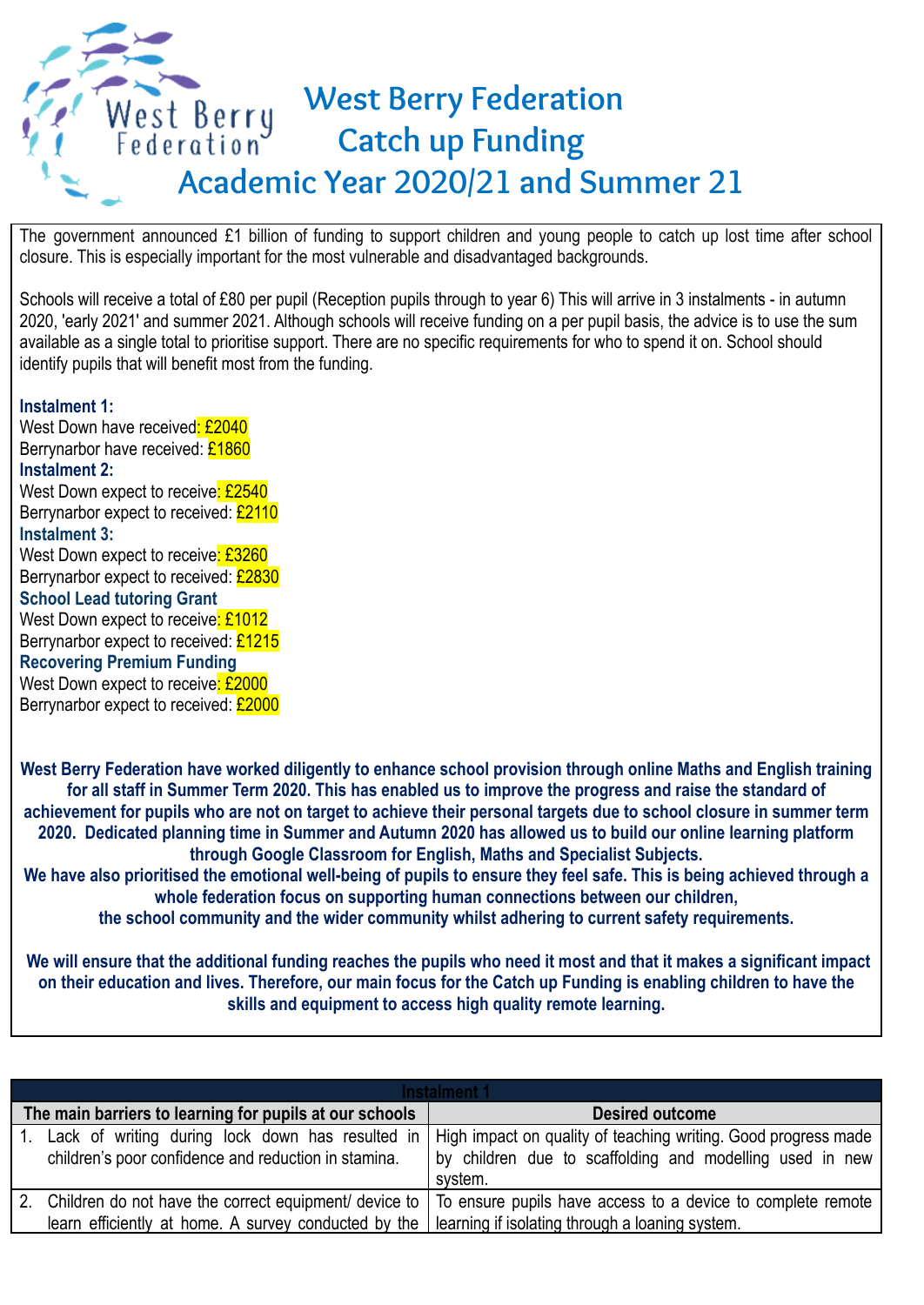|    | Federation showed the biggest impact on quality of<br>home learning was families forced to share digital<br>devices/ not owning a device suitable |                                                                                                                    |
|----|---------------------------------------------------------------------------------------------------------------------------------------------------|--------------------------------------------------------------------------------------------------------------------|
|    | 3. Children unable to practise using online platforms                                                                                             | Ensure all children can regularly access a chrome book to<br>practise using Google Classroom.                      |
| 4. | Lack of resources – especially reading books- to allow<br>an isolation period between loaning to different families                               | To have enough book band books to sort into packs that can be<br>borrowed for a week and quarantined between uses. |

| <b>Planned Expenditure</b>     |          |                                                                                |                                                                                    |
|--------------------------------|----------|--------------------------------------------------------------------------------|------------------------------------------------------------------------------------|
| Instalment 1                   |          |                                                                                |                                                                                    |
|                                | Cost     | Activity                                                                       | How will success be measured?                                                      |
| <b>Stuff</b><br>Write<br>The   | £250     | Training cascaded to staff.                                                    | Children will make good or better progress                                         |
| Training<br>and                |          | Resources bought for displays.                                                 | within their writing.                                                              |
| <b>Resources</b>               |          |                                                                                | Children's stamina will build quickly through                                      |
|                                |          |                                                                                | the term.                                                                          |
|                                |          |                                                                                | Children's confidence to write will improve.                                       |
| books for<br>Chrome            | £2,700   | Purchase enough chrome books for all of                                        | ALL children in KS2 able to practise skills in                                     |
| KS <sub>2</sub>                |          | KS2 to use                                                                     | school of using Google classroom and                                               |
|                                |          |                                                                                | Hangouts.                                                                          |
|                                |          |                                                                                | All KS2 children able to borrow if needed to                                       |
|                                |          |                                                                                | isolate.                                                                           |
|                                |          |                                                                                | Uptake of home learning will significantly                                         |
|                                |          |                                                                                | improve.                                                                           |
|                                |          |                                                                                | The system will allow us to support                                                |
|                                |          |                                                                                | children required to learn from home, so that                                      |
|                                |          |                                                                                | children learning from home and in school<br>follow the same ambitious curriculum. |
| Purchase                       | £985     |                                                                                | All EYFS and KS1 children able to borrow                                           |
| reading<br>books for beginning |          | Top up lower book bands to allow packs<br>of 5 book to be taken home on weekly |                                                                                    |
| book band levels               |          | basis (allowing quarantine time between                                        | books on a weekly basis for home reading.                                          |
|                                |          | families).                                                                     |                                                                                    |
| <b>Total</b>                   | £3935,00 |                                                                                |                                                                                    |
| Funds available                | £3900.00 |                                                                                |                                                                                    |

| <b>Planned Expenditure</b>                                |      |                                                                                   |                                                                                                                                                                                                                                                                                 |  |
|-----------------------------------------------------------|------|-----------------------------------------------------------------------------------|---------------------------------------------------------------------------------------------------------------------------------------------------------------------------------------------------------------------------------------------------------------------------------|--|
| <b>Instalment 2</b>                                       |      |                                                                                   |                                                                                                                                                                                                                                                                                 |  |
|                                                           | Cost | Activity                                                                          | How will success be measured?                                                                                                                                                                                                                                                   |  |
| Books<br>Hooked on<br>Training<br>and<br><b>Resources</b> | £250 | Training cascaded to staff.<br>Resources bought for displays.                     | Children will make good or better progress<br>within their reading comprehension.<br>Children's stamina will build quickly through<br>the term.<br>Children's confidence to talk about literature<br>and use vocabulary and techniques in their<br>spoken language and writing. |  |
| Speech Link                                               | £500 | Purchase<br>diagnostic<br>Licence<br>for<br>assessment and intervention materials | Teachers have clear understanding of<br>targeted children's development and the<br>support needed.<br>Children supported to make progress as<br>measured by exit assessment.                                                                                                    |  |